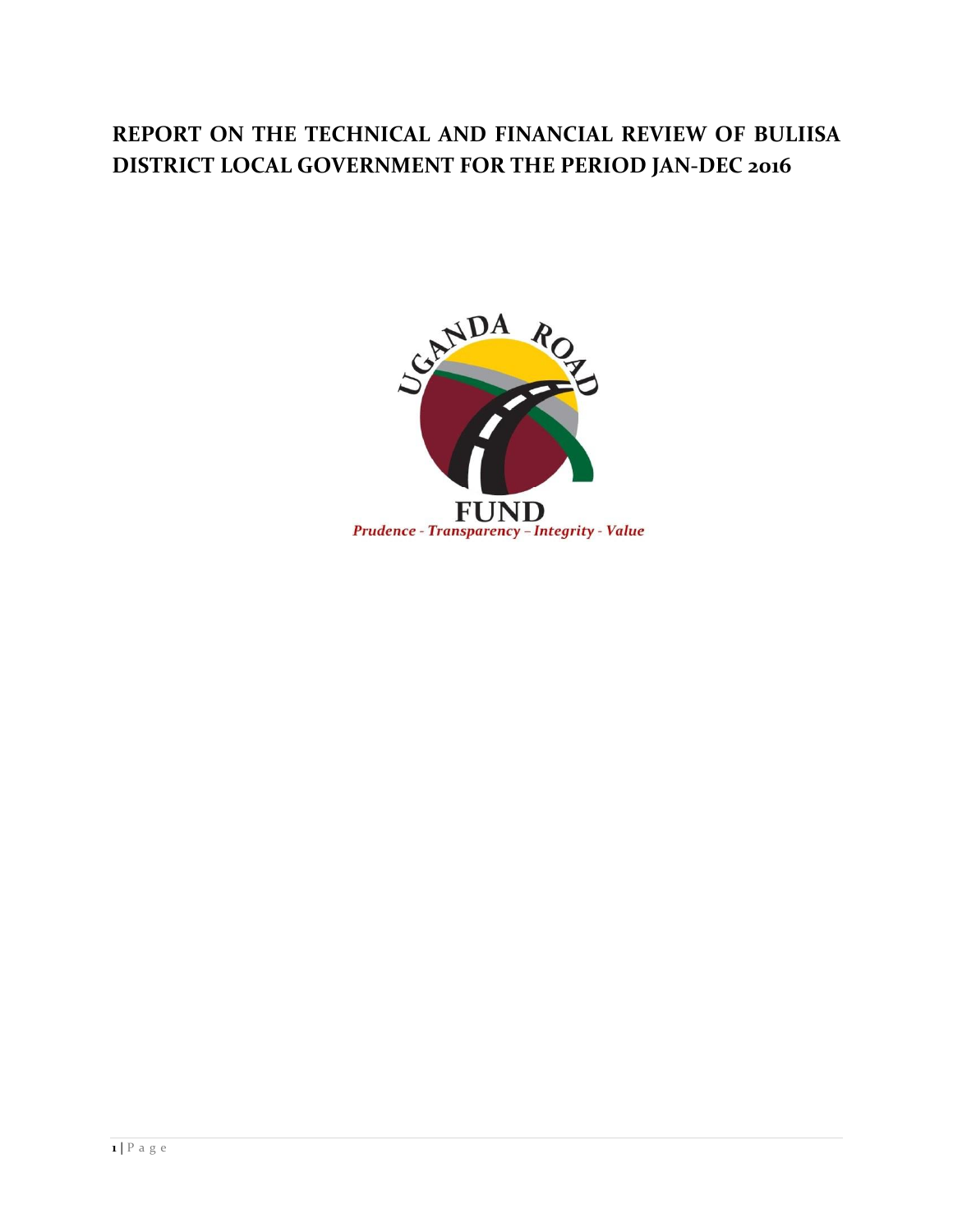## **TABLE OF CONTENTS**

| $\mathbf{1}$ .   |      |                                                                      |
|------------------|------|----------------------------------------------------------------------|
|                  | 1.1. |                                                                      |
|                  | 1.2. |                                                                      |
|                  | 1.3. |                                                                      |
|                  | 1.4. |                                                                      |
|                  | 1.5. |                                                                      |
|                  | 1.6. |                                                                      |
|                  | 1.7. |                                                                      |
| 2.               |      |                                                                      |
| $\overline{3}$ . |      | SPECIFIC TECHNICAL REVIEW FINDINGS ON SELECTED ROADS INSPECTED12     |
|                  | 3.1. | Routine mechanised maintenance of Biiso-Nyiramya-Waaki road (8.2 km) |
| $\boldsymbol{4}$ |      |                                                                      |
|                  | 4.1. |                                                                      |
|                  | 4.2. |                                                                      |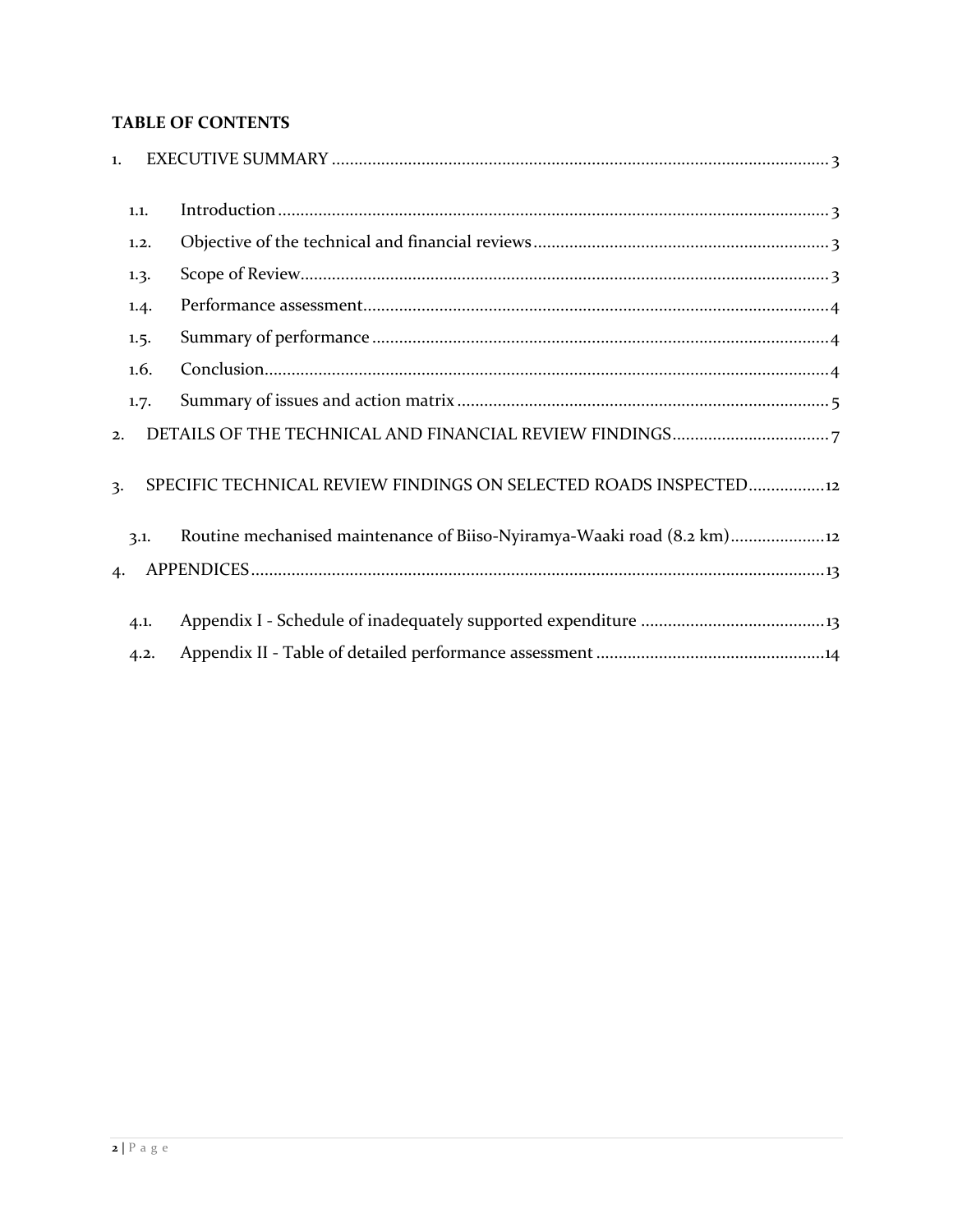## **REPORT ON THE TECHNICAL AND FINANCIAL REVIEW OF BULIISA DISTRICT LOCAL GOVERNMENT FOR THE PERIOD JAN-DEC 2016**

#### <span id="page-2-1"></span><span id="page-2-0"></span>**1. EXECUTIVE SUMMARY 1.1. Introduction**

The Uganda Road Fund Act 2008 established the Uganda Road Fund (URF) for the purpose of financing routine and periodic maintenance of public roads; to facilitate the delivery of road maintenance services; to provide for the management of the Fund; and for other related matters.

The objectives are:

- To finance the routine and periodic maintenance of public roads in Uganda;
- To ensure that public roads are maintained at all times; and
- To advise the Minister, in consultation with the Minister responsible for roads and the Minister responsible for local governments on; the preparation, efficient and effective implementation of the Annual Road Maintenance Programme; and the control of overloading of vehicles on public roads.

### **1.2. Objective of the technical and financial reviews**

<span id="page-2-2"></span>The Uganda Road Fund performed a technical and financial review of road maintenance projects in Buliisa District for the period January to December 2016. The purpose of the review was to provide assurance to the URF Board that funds disbursed in the period under review were utilised in accordance with the provisions in the work plans, performance agreements and the URF Act. Furthermore, the review aimed to verify that the use of such resources was efficient, effective and with due regard to economy and transparency.

The specific objectives of the review were:

- To establish financial propriety in management of URF funds;
- To establish the extent of compliance with laws, regulations, guidelines, performance agreements and work plans in fund management, procurement and program implementation;
- To determine the extent to which funded works and services were executed by Buliisa District; and
- To determine effectiveness of oversight and support organs such as District Roads Committee (DRC), Internal Audit on work plans and programs of Buliisa District.

#### **1.3. Scope of Review**

<span id="page-2-3"></span>The review was carried out based on the relevant laws and regulations including but not limited to:

- a) The Uganda Road Fund Act 2008;
- b) The Public Finance Management Act 2015;
- c) The Public Procurement and Disposal of Public Assets Act 2003;
- d) The Internal Audit Manual of the Uganda Road Fund;
- e) The Finance and Accounting Manual of the Uganda Road Fund;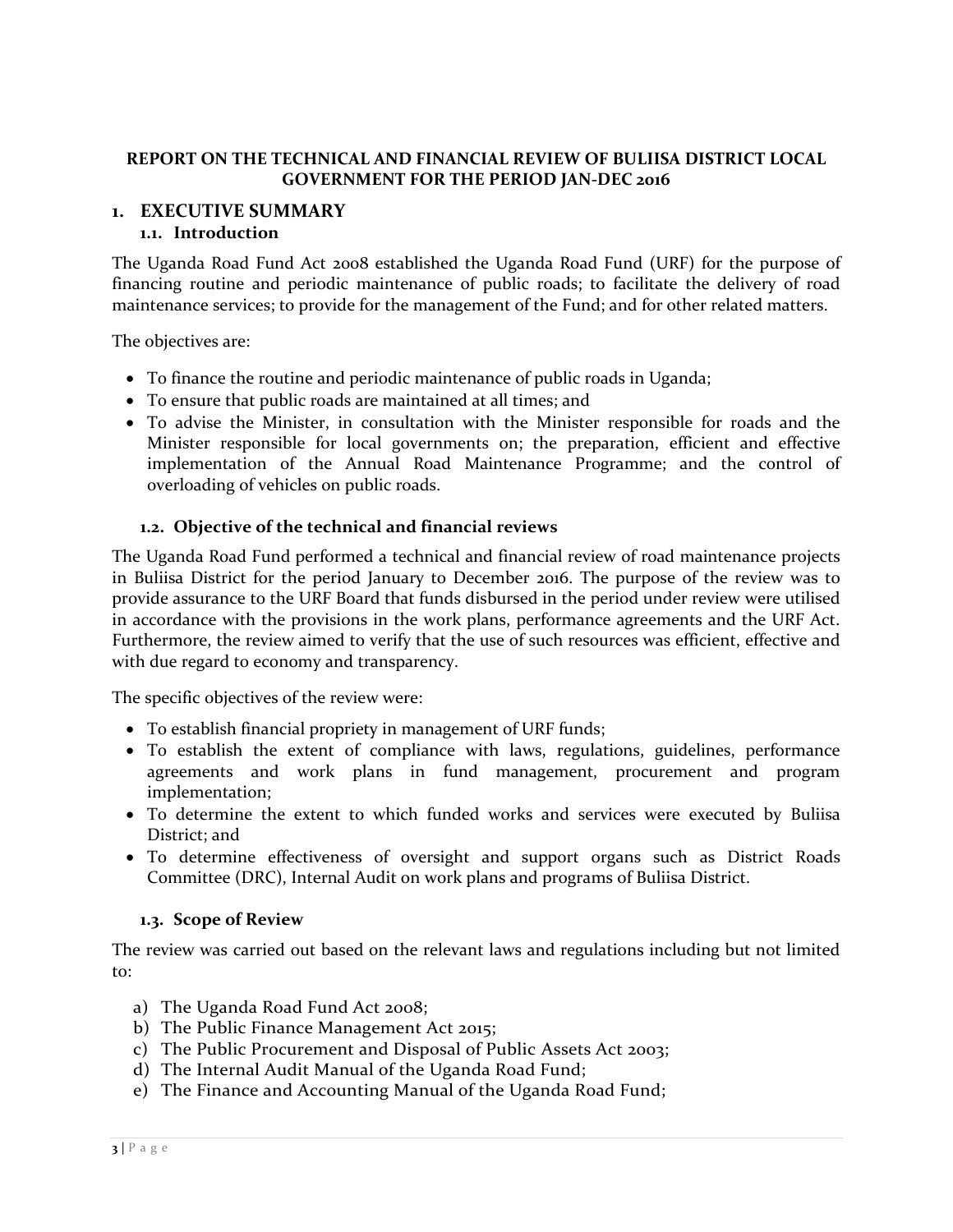- f) One Year Road Maintenance Plans for FY2015/16 and FY2016/17;
- g) Performance agreements for FY2015/16 and FY2016/17; and
- h) Other standards of sound professional practice.

The budget of the District for the periodic under review was UGX 425,510,000/= which was planned to finance the activities summarised below in:

|                         | <b>Routine</b>      | <b>Routine</b>    | Periodic     | <b>Mechanical</b> | Other        |             |
|-------------------------|---------------------|-------------------|--------------|-------------------|--------------|-------------|
|                         | <b>Manual</b>       | <b>Mechanised</b> | Maintenance  | Imprest           | <b>Works</b> | Totals      |
| <b>Buliisa District</b> | 134,880,000 (904KM) | 64,274,000 (26KM) | $\mathbf{o}$ | 69,648,000        | 21,426,000   | 290,228,000 |
| Buliisa Town council    | 22,158,000 (80KM)   | 60,130,000 (80KM) | $\mathbf{o}$ | 12,796,000        | 6,278,000    | 101,362,000 |
| <b>Buliisa CARs</b>     | 33,920,000          | $\mathbf{o}$      | $\mathbf{o}$ | $\Omega$          | $\Omega$     | 33,920,000  |
| <b>Sub Total</b>        | 190,958,000         | 124,404,000       | $\mathbf{o}$ | 82,444,000        | 27,704,000   | 425,510,000 |

#### **1.4. Performance assessment**

<span id="page-3-0"></span>This report presents performance of the agency during the period, identifying the critical exceptions in governance, financial management, procurement, project implementation and reporting that need to be addressed. The agency was rated and scored in the various performance areas against a standard scale as defined below:

| Overall performance rating (%) |                |  |  |  |
|--------------------------------|----------------|--|--|--|
| $0 - 24$                       | Unsatisfactory |  |  |  |
| $25 - 49$                      | Weak           |  |  |  |
| $50 - 74$                      | Adequate       |  |  |  |
| 75-100                         | Good           |  |  |  |

The report also includes suggested recommendations and proposed way forward.

### **1.5. Summary of performance**

<span id="page-3-1"></span>The table below summarises the district performance in the various areas reviewed by the audit team. Details of the assessment are attached in Appendix II.

| No.            | Performance Area               | Weight<br>$\%$ | <b>Aggregate</b><br>Score $(\% )$ |
|----------------|--------------------------------|----------------|-----------------------------------|
| ı              | Planning and Budgeting         | 20             | 18                                |
| $\mathcal{D}$  | <b>Procurement Processes</b>   | 8              | 05                                |
| 3              | Project Management and Control | 30             | 14                                |
| $\overline{4}$ | <b>Actual Works Done</b>       | 25             | 19                                |
| 5              | Oversight                      | 10             | 9                                 |
| 6              | <b>Agency Capacity</b>         | 7              | 05                                |
|                | <b>Total</b>                   | 100            | 70                                |

### **1.6. Conclusion**

<span id="page-3-2"></span>Based on the evaluation of the function areas highlighted above, the performance of the Municipal Council is rated at **70%** which is **adequate**. Management needs to put in place an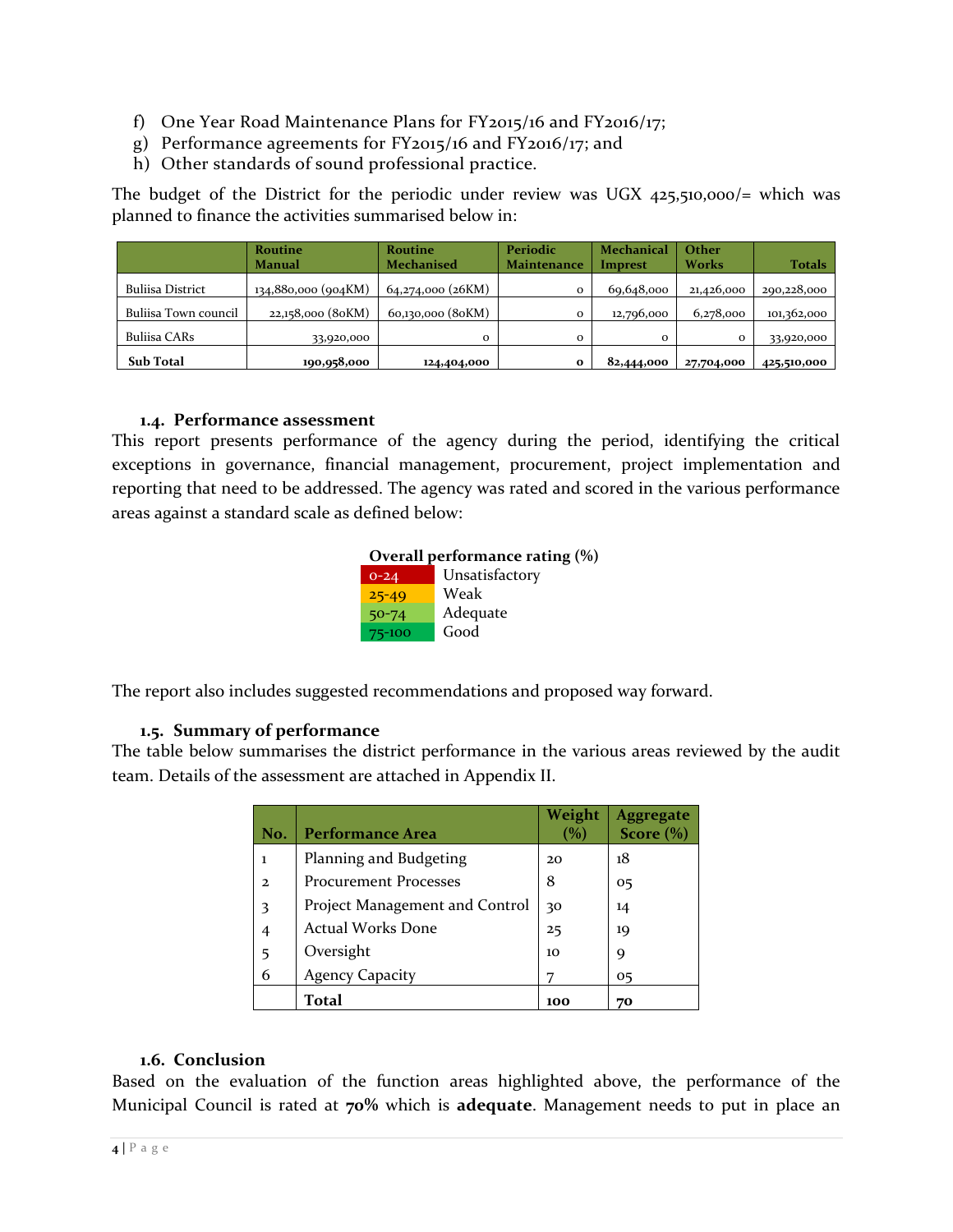appropriate action plan to address the issues noted and ensure effective utilisation of URF's funds and safeguard the assets of district in future.

<span id="page-4-0"></span>

|              | 1.7. Summary or issues and action matrix                                                                                                                                                                                                                                                                                                                                                                                            |                                                                                                                                                                                                                                                                                                                          |                     |                               |
|--------------|-------------------------------------------------------------------------------------------------------------------------------------------------------------------------------------------------------------------------------------------------------------------------------------------------------------------------------------------------------------------------------------------------------------------------------------|--------------------------------------------------------------------------------------------------------------------------------------------------------------------------------------------------------------------------------------------------------------------------------------------------------------------------|---------------------|-------------------------------|
| <b>Issue</b> |                                                                                                                                                                                                                                                                                                                                                                                                                                     | <b>Action Required</b>                                                                                                                                                                                                                                                                                                   | <b>Action</b><br>by | <b>Timeline</b>               |
| 1.           | Deviation from engineering design and<br>implementation standards and practices:<br>Inadequate<br>quality<br>control<br>a.<br>procedures<br>Failure to compact earthworks<br>b.<br>Failure to construct end structures<br>C <sub>1</sub><br>on installed culvert crossings,<br>Narrow carriageways<br>d.                                                                                                                            | • To start conducting quality control<br>tests for construction materials<br>· Follow standard road construction<br>methods in project implementation                                                                                                                                                                    | CAO                 | Immediate                     |
| 2.           | Failure<br>records<br>maintain<br>to<br>and<br>information for the<br>following<br>key<br>functions and activities:<br>Records to track budget performance<br>a.<br>for projects<br>Failure<br>b.<br>to<br>prepare<br>bank<br>reconciliations<br>Failure to maintain project specific<br>c.<br>documents and reports<br>d. Failure to review and certify bank<br>reconciliations by a senior finance<br>official in the department. | To maintain the requisite records to<br>enable<br>tracking<br>of<br>funds<br>and<br>implementation of projects, include<br>final accounts that are specific to road<br>projects implemented and ensure bank<br>reconciliations<br>reviewed<br>are<br>and<br>certified by a senior finance official in<br>the department. | CAO                 | Continuous                    |
| 3.           | Lack of a unit rates schedule for planning<br>and budget control during project<br>implementation                                                                                                                                                                                                                                                                                                                                   | To<br>derive<br>unit<br>for<br>rates<br>road<br>maintenance activities                                                                                                                                                                                                                                                   | CAO                 | Effective Q1<br>of FY 2017/18 |
| 4.           | Overdependence on routine manual<br>maintenance                                                                                                                                                                                                                                                                                                                                                                                     | Plan for a rational balance between<br>RMeM and RMM for efficient road<br>maintenance programs                                                                                                                                                                                                                           | CAO                 | Effective Q1<br>of FY 2017/18 |
| 5.           | Non-adherence to the<br>procurement<br>Works<br>department<br>by<br>processes<br>usurping Procurement and Disposal<br>Unit's roles and responsibilities.                                                                                                                                                                                                                                                                            | follow<br>should<br>District<br>the<br>The<br>provisions of the PPDA Act while<br>undertaking<br>its<br>procurement<br>of<br>supplies for maintenance works.                                                                                                                                                             | CAO                 | Continuous                    |
| 6.           | Lack of independence during the<br>preparation of financial accountability $\vert$ preparation of accountability reports<br>reports.                                                                                                                                                                                                                                                                                                | Ensure independence<br>during<br>the                                                                                                                                                                                                                                                                                     | CAO                 | Immediate                     |
| 7.           | Lack of capacity to implement road<br>maintenance programs<br>Inadequate equipment fleet<br>a.<br>Inadequate funds to effectively<br>b.<br>address all road maintenance needs                                                                                                                                                                                                                                                       | • To ensure that all equipment are<br>available and maintained all the time<br>to enable continuity.<br>• Lobby for more<br>funding<br>from<br>MoFPED<br>bridge<br>to<br>the<br>road<br>maintenance needs.                                                                                                               | CAO<br><b>URF</b>   | Continuous                    |
| 8.           | expenditure<br>Inadequately<br>supported                                                                                                                                                                                                                                                                                                                                                                                            | To account for the funds                                                                                                                                                                                                                                                                                                 | CAO                 | Effective Q1<br>of FY 2017/18 |

## **1.7. Summary of issues and action matrix**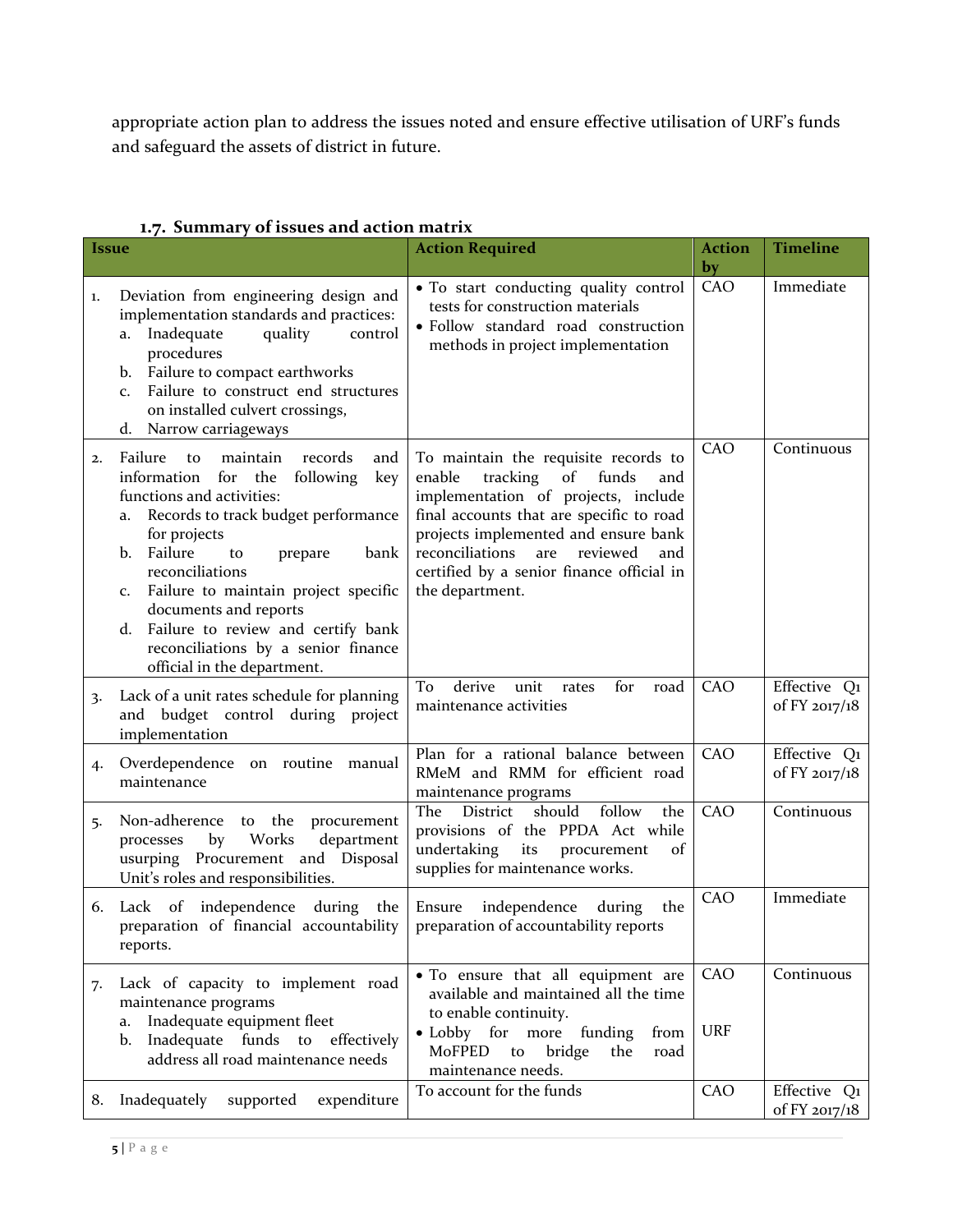| <i><u><b>Issue</b></u></i>     | <b>Action Required</b> | <b>Action</b><br>Þν | Timeline |
|--------------------------------|------------------------|---------------------|----------|
| amounting to UGX $4,307,000/=$ |                        |                     |          |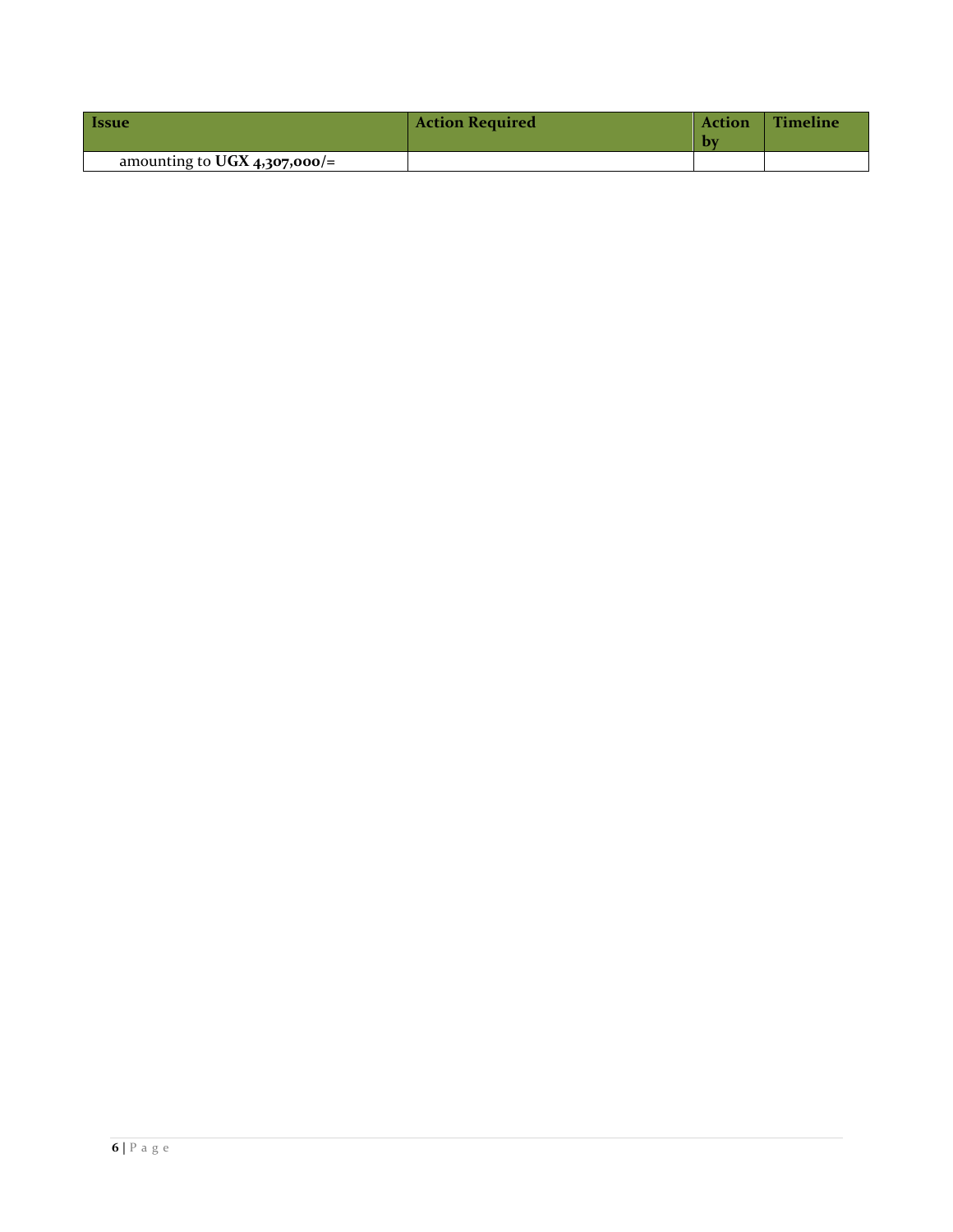<span id="page-6-0"></span>

| <b>AREA</b>                              | <b>STATEMENT OF CONDITION/FINDING</b>                                                                                                                                                           |                                                                                                                                                                                                                                                                           | <b>IMPLICATION</b>  | <b>RECOMMENDATIONS</b>                                                                                                                                                                                                           |                                                                                                                                      |                                                                                                                                                              |
|------------------------------------------|-------------------------------------------------------------------------------------------------------------------------------------------------------------------------------------------------|---------------------------------------------------------------------------------------------------------------------------------------------------------------------------------------------------------------------------------------------------------------------------|---------------------|----------------------------------------------------------------------------------------------------------------------------------------------------------------------------------------------------------------------------------|--------------------------------------------------------------------------------------------------------------------------------------|--------------------------------------------------------------------------------------------------------------------------------------------------------------|
|                                          |                                                                                                                                                                                                 |                                                                                                                                                                                                                                                                           |                     |                                                                                                                                                                                                                                  |                                                                                                                                      |                                                                                                                                                              |
| <b>PLANNING AND</b><br><b>BUDGETING</b>  | were not availed.                                                                                                                                                                               | $\checkmark$ Annual work plan for the FY2015/16<br>The annual work plans for the FY2015/16 and FY2016/17 were in place and<br>submitted to the URF. However, the following observations were noted:<br>o A schedule of unit rates for formulation of the annual work plan |                     |                                                                                                                                                                                                                                  | Lack of a unit rates<br>schedule<br>makes<br>of<br>the<br>assessment<br>reasonableness of road<br>maintenance<br>costs<br>impossible | The districts should derive<br>unit rates to guide its planning<br>and project implementation<br>process and attached to the<br>work plans submitted to URF. |
|                                          | <b>Budget performance monitoring</b><br>✓<br>actual cash limits received.                                                                                                                       |                                                                                                                                                                                                                                                                           |                     | The data on budget performance for the period was not availed during<br>the review. Extraction of this information from the records was difficult<br>because the activities in the work plan were not revised in relation to the | This prohibits tracking of<br>the work plan<br>and<br>performance<br>by<br>URF<br>difficult.                                         | The agency should regularly<br>update its work plan based on<br>the actual cash limits received<br>to tracking of its budget<br>performance.                 |
| <b>PROCUREMENT</b><br><b>OF SUPPLIES</b> | $\checkmark$ Procurement plan and records<br>The audit team was availed with the procurement plans of the period<br>under review. It included the planned procurements for road<br>maintenance. |                                                                                                                                                                                                                                                                           |                     |                                                                                                                                                                                                                                  | of road<br>Procurement<br>materials<br>maintenance<br>was under taken in a<br>transparent<br>and<br>competitive manner.              | Keep it up                                                                                                                                                   |
|                                          | However the review noted instances below where the user department<br>usurped the procurement function by directly advancing funds to staff for<br>purchase of road maintenance materials.      |                                                                                                                                                                                                                                                                           |                     |                                                                                                                                                                                                                                  | This<br>violates<br>the<br>provisions of the PPDA<br>Act which stipulate the                                                         | The District should follow the<br>provisions of the PPDA Act                                                                                                 |
|                                          | <b>Beneficiary</b><br>Olaya Stephen                                                                                                                                                             | PV <sub>No</sub><br>11/1/16                                                                                                                                                                                                                                               | Amount<br>1,150,000 | Purpose<br>Repairs & maintenance of MV                                                                                                                                                                                           | procedures<br>be<br>to                                                                                                               | undertaking<br>while<br>its<br>procurement of supplies for                                                                                                   |
|                                          | Olaya Stephen                                                                                                                                                                                   | 10/01/16                                                                                                                                                                                                                                                                  | 626,000             | LG0007-020<br>Repairs & maintenance of MV                                                                                                                                                                                        | for<br>followed<br>procurement processes.                                                                                            | maintenance works.                                                                                                                                           |
|                                          | <b>Kyabalire Phares</b>                                                                                                                                                                         | 10/5/16                                                                                                                                                                                                                                                                   | 6,147,500           | LG0007-020<br>for<br>mechanised<br>Fuel<br>Biiso-waaki<br>maintenance of<br>road                                                                                                                                                 |                                                                                                                                      |                                                                                                                                                              |
|                                          | Assimwe Siraj                                                                                                                                                                                   | 9/5/16                                                                                                                                                                                                                                                                    | 2,000,000           | Mechanical imprest                                                                                                                                                                                                               |                                                                                                                                      |                                                                                                                                                              |

## **2. DETAILS OF THE TECHNICAL AND FINANCIAL REVIEW FINDINGS**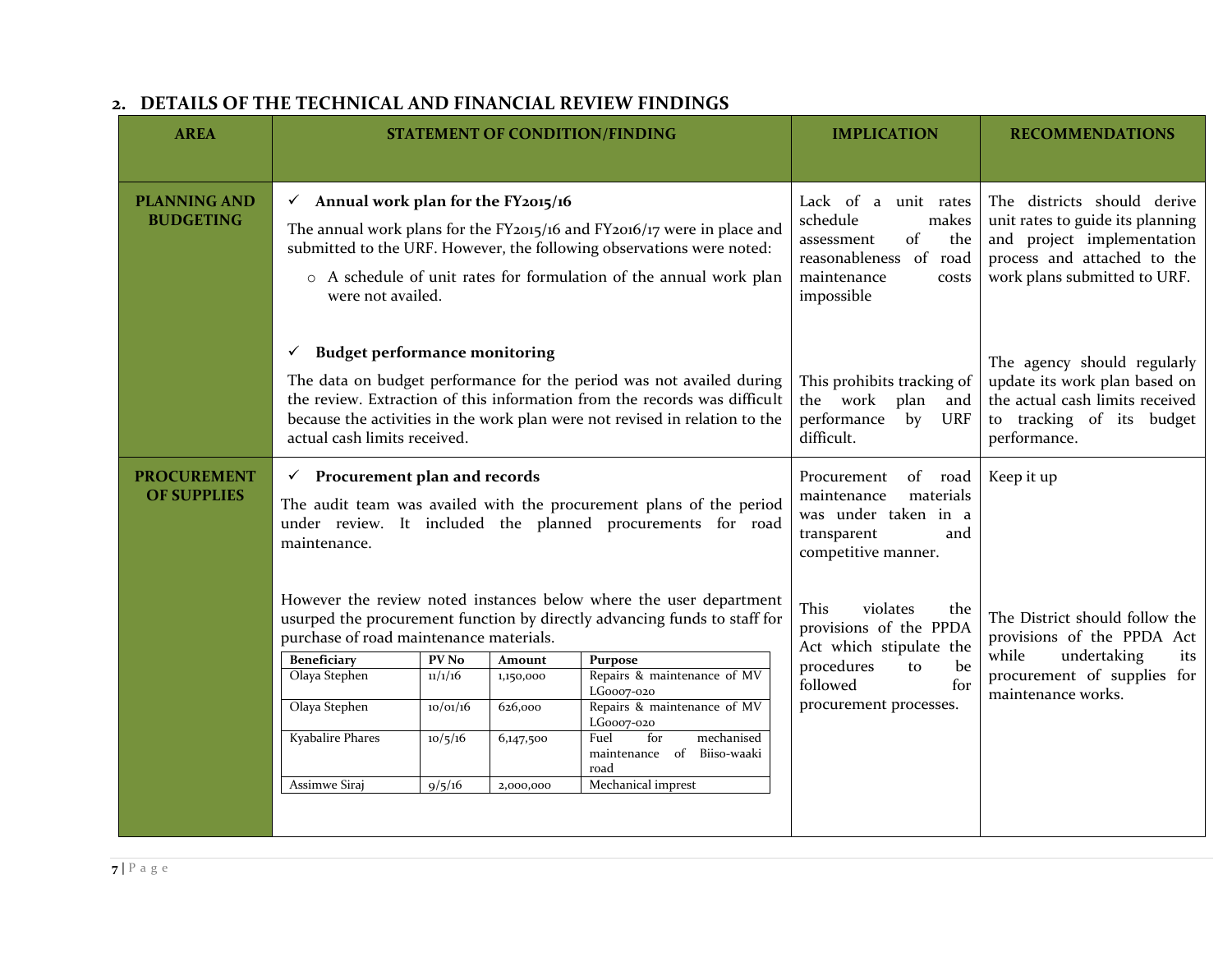| <b>AREA</b>                                               | <b>STATEMENT OF CONDITION/FINDING</b>                                                                                                                                                                                                                                                                                                                                                                                                                                                                                                                                       | <b>IMPLICATION</b>                                                                                                                   | <b>RECOMMENDATIONS</b>                                                                                                                                              |
|-----------------------------------------------------------|-----------------------------------------------------------------------------------------------------------------------------------------------------------------------------------------------------------------------------------------------------------------------------------------------------------------------------------------------------------------------------------------------------------------------------------------------------------------------------------------------------------------------------------------------------------------------------|--------------------------------------------------------------------------------------------------------------------------------------|---------------------------------------------------------------------------------------------------------------------------------------------------------------------|
|                                                           |                                                                                                                                                                                                                                                                                                                                                                                                                                                                                                                                                                             |                                                                                                                                      |                                                                                                                                                                     |
| <b>PROJECT</b><br><b>MANAGEMENT</b><br><b>AND CONTROL</b> | $\checkmark$ Inadequate quality control procedures<br>Clause $\varphi$ (e) of the performance agreements stipulates that the designated<br>agencies must ensure that all maintenance works are conducted in<br>accordance with quality standards.<br>Buliisa DLG failed to implement adequate quality control procedures. For<br>example, there were no records of quality tests conducted on materials<br>such as gravel and culverts utilised for the construction works and neither<br>was there any record of quality tests conducted during project<br>implementation. | • Value<br>for<br>money<br>be<br>cannot<br>ascertained due to<br>uncertainty on the<br>quality of materials<br>used.                 | All works should be executed<br>in accordance with acceptable<br>standards in relation to<br>design, documentation and<br>testing suitability of materials<br>used. |
|                                                           | Project management documentation<br>$\checkmark$<br>Buliisa DLG took an effort to maintain project budgeting tools such as the<br>engineers' estimates. However, it lacked key project implementation<br>documents such as records of measurement of actual works done at<br>completion (final accounts) for the implemented projects.                                                                                                                                                                                                                                      | There is poor project<br>implementation control.<br>• There is a possibility<br>of misuse of funds<br>and<br>poor<br>accountability. | Buliisa DLG should improve<br>management<br>project<br>documentation and include<br>final accounts that are specific<br>to road projects implemented.               |
| <b>FINANCIAL</b><br><b>MANAGEMENT</b><br><b>RECORDS</b>   | $\checkmark$ Inadequately supported expenditure<br>Contrary to S181 of the Treasury Accounting Instructions, payments<br>amounting to UGX 4,307,000/= lacked vital supporting documents.<br>Summary is in appendix I attached.                                                                                                                                                                                                                                                                                                                                              | There is a risk of funds<br>being used for activities<br>that they were<br>not<br>intended for.                                      | Buliisa DLG should account<br>for the funds                                                                                                                         |
|                                                           | Discrepancies in accountability records and reports<br>$\checkmark$<br><b>Section 5 (b)</b> (i) of the performance agreement requires the DA to<br>provide comprehensive and satisfactory accountability reports for the<br>funds disbursed in a form prescribed by URF. A review of the<br>accountability records revealed that the financial accountability reports<br>for $2^{nd}$ half of FY 15-16 and 1st half of Q1-Q2 FY 16/17 were prepared and                                                                                                                     | This<br>undermines<br>of<br>independence<br>functions in<br>financial<br>and<br>technical<br>management.                             | Financial<br>accountability<br>reports should be prepared<br>and signed off by the Head of<br>Finance.                                                              |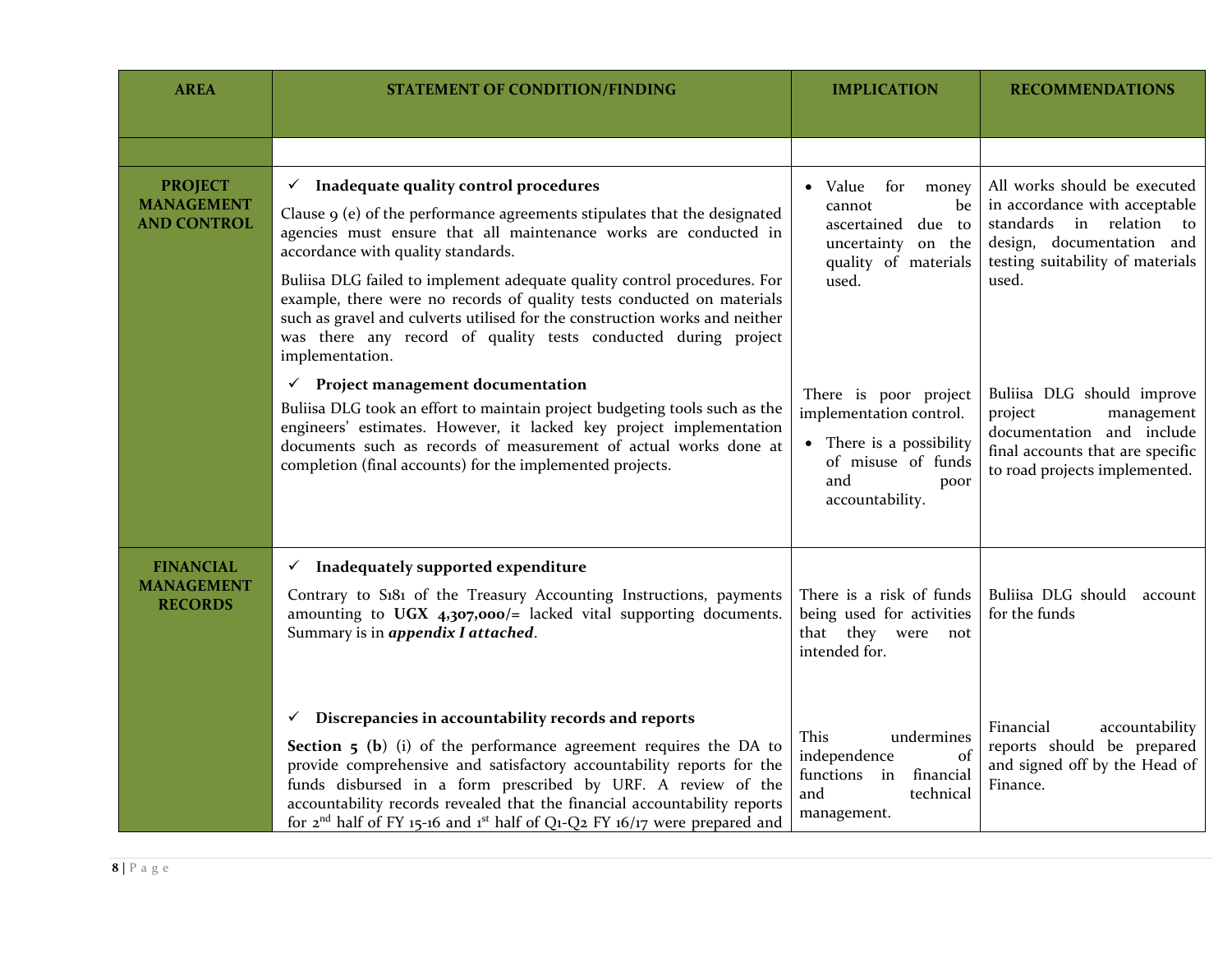| <b>AREA</b>                           | <b>STATEMENT OF CONDITION/FINDING</b>                                                                                                                                                                                                                                                                                                                                                                                                                                                                                                                                                                                                                                  | <b>IMPLICATION</b>                                                                                                            | <b>RECOMMENDATIONS</b>                                                                                                                                                                                                                                     |
|---------------------------------------|------------------------------------------------------------------------------------------------------------------------------------------------------------------------------------------------------------------------------------------------------------------------------------------------------------------------------------------------------------------------------------------------------------------------------------------------------------------------------------------------------------------------------------------------------------------------------------------------------------------------------------------------------------------------|-------------------------------------------------------------------------------------------------------------------------------|------------------------------------------------------------------------------------------------------------------------------------------------------------------------------------------------------------------------------------------------------------|
|                                       |                                                                                                                                                                                                                                                                                                                                                                                                                                                                                                                                                                                                                                                                        |                                                                                                                               |                                                                                                                                                                                                                                                            |
|                                       | signed off by the District Engineer and not the Head of Finance. This<br>undermines independence of functions in financial and technical<br>management.<br>Cashbooks and bank reconciliation statements<br>$\checkmark$<br>Section 6.4.2.6 of the LGFAM, 2007 requires that bank reconciliation to<br>be prepared not later than fifteen days after the end of each month. The<br>statement should also be certified by the Head of Finance. Although the<br>agency prepares the bank reconciliation statements there is no evidence<br>that they are reviewed and authorised by the senior finance officer. Also<br>the preparer and date prepared are not indicated. | Unable to assess the<br>adequacy of controls<br>over the management of<br>road maintenance funds<br>released to the district. | Officer<br>The<br>Accounting<br>should<br>ensure that bank<br>reconciliation statements are<br>reviewed and authorised by a<br>senior finance officer in the<br>department, the date prepared<br>and the name of the preparer<br>should also be indicated. |
|                                       | <b>Commingling of funds</b><br>$\checkmark$<br>The district operates one bank account and cashbook and expenditure is<br>incurred for different projects without analysis to the funding source. As a<br>result, expenditure from the account lacks traceability to the funding<br>source.                                                                                                                                                                                                                                                                                                                                                                             | There is<br>risk of<br>a<br>diversion of funds to<br>other projects without<br>detection.                                     | <b>Buliisa</b><br><b>District</b><br>Local<br>Government should always<br>reconcile<br>expenditure<br>recorded<br>the funding<br>to<br>sources.                                                                                                            |
| <b>EVALUATION OF</b>                  | Physical inspection of projects<br>$\checkmark$                                                                                                                                                                                                                                                                                                                                                                                                                                                                                                                                                                                                                        |                                                                                                                               |                                                                                                                                                                                                                                                            |
| <b>PROJECTS</b><br><b>IMPLEMENTED</b> | Clause $9$ (k) of the performance agreements required Buliisa DLG to<br>install appropriate signage at the beginning and end of every road on all<br>road works under URF funding. The signage should show road name,<br>funder, financial year, length of the road, activity being undertaken and<br>the road management type. Buliisa DLG had installed appropriate signage<br>on all the projects that were inspected.                                                                                                                                                                                                                                              | This implies compliance<br>guidelines<br>with<br>and<br>performance agreements.                                               | Buliisa DLG should keep up<br>with the practice.                                                                                                                                                                                                           |
|                                       | Field inspections further revealed several deviations from standard<br>engineering practices such as:                                                                                                                                                                                                                                                                                                                                                                                                                                                                                                                                                                  | Risk of extended damage<br>on the road asset value<br>increased<br>hence                                                      | Buliisa DLG should follow<br>standard<br>construction                                                                                                                                                                                                      |
|                                       | • Failure to construct end structures on the culvert installations,<br>• Lack of compaction of earthworks during project implementation,<br>and<br>• Narrow carriageways averaging 3.5m against the standard minimum                                                                                                                                                                                                                                                                                                                                                                                                                                                   | maintenance costs<br>Loss of value for money                                                                                  | methods for road works.                                                                                                                                                                                                                                    |
|                                       | of 5.4m for District feeder roads.                                                                                                                                                                                                                                                                                                                                                                                                                                                                                                                                                                                                                                     |                                                                                                                               |                                                                                                                                                                                                                                                            |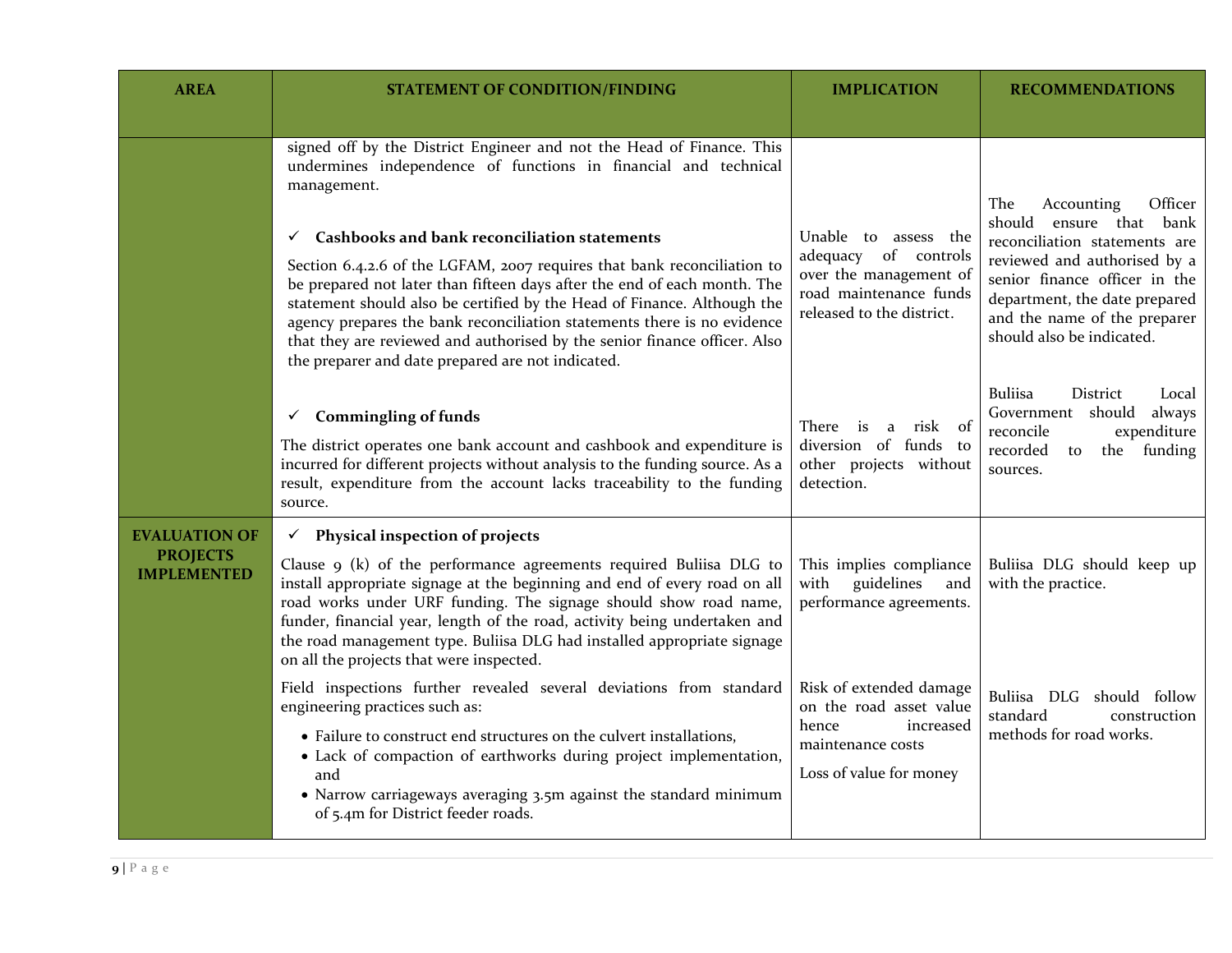| <b>AREA</b>      | <b>STATEMENT OF CONDITION/FINDING</b>                                                                                                                                                                                                                                                                                                                                                                                                                                                   | <b>IMPLICATION</b>                                                                                                                                                             | <b>RECOMMENDATIONS</b>                                                                                                    |
|------------------|-----------------------------------------------------------------------------------------------------------------------------------------------------------------------------------------------------------------------------------------------------------------------------------------------------------------------------------------------------------------------------------------------------------------------------------------------------------------------------------------|--------------------------------------------------------------------------------------------------------------------------------------------------------------------------------|---------------------------------------------------------------------------------------------------------------------------|
|                  | Overdependence on routine manual maintenance<br>Buliisa DLG used 67% of her road maintenance budget on routine manual<br>maintenance via road gangs and the balance was then applied on routine<br>mechanised maintenance in the period under review.                                                                                                                                                                                                                                   | Reduced<br>visible<br>and<br>durable<br>impact<br>- of<br>maintenance on the road<br>network,                                                                                  | Buliisa DLG should plan for a<br>balance<br>healthy<br>between<br>RMeM and RMM for efficient<br>road maintenance programs |
| <b>OVERSIGHT</b> | Oversight over road maintenance projects<br>$\checkmark$<br>Section $\log(b)$ of the Performance agreements requires the DA to granting<br>URF access to the DRC activities for the period under review. The district<br>convened DRC meeting on 4 <sup>th</sup> February 2016, 18 <sup>th</sup> April 2016, and 10 <sup>th</sup><br>October 2016. It was noted that all these meetings discussed issues that<br>related to road maintenance activities during the period under review. | The<br>District<br>Roads<br>provided<br>Committee<br>adequate oversight and<br>during the<br>planning<br>implementation of road<br>maintenance<br>activities<br>within the DA. | Keep it Up.                                                                                                               |
|                  | The team reviewed the internal audit reports on road maintenance<br>activities for the period under review, it was noted that the reports<br>capture the financial and the physical aspects of road maintenance.                                                                                                                                                                                                                                                                        | There<br>is<br>adequate<br>oversight<br>road<br>over<br>maintenance funds.                                                                                                     | Keep it up.                                                                                                               |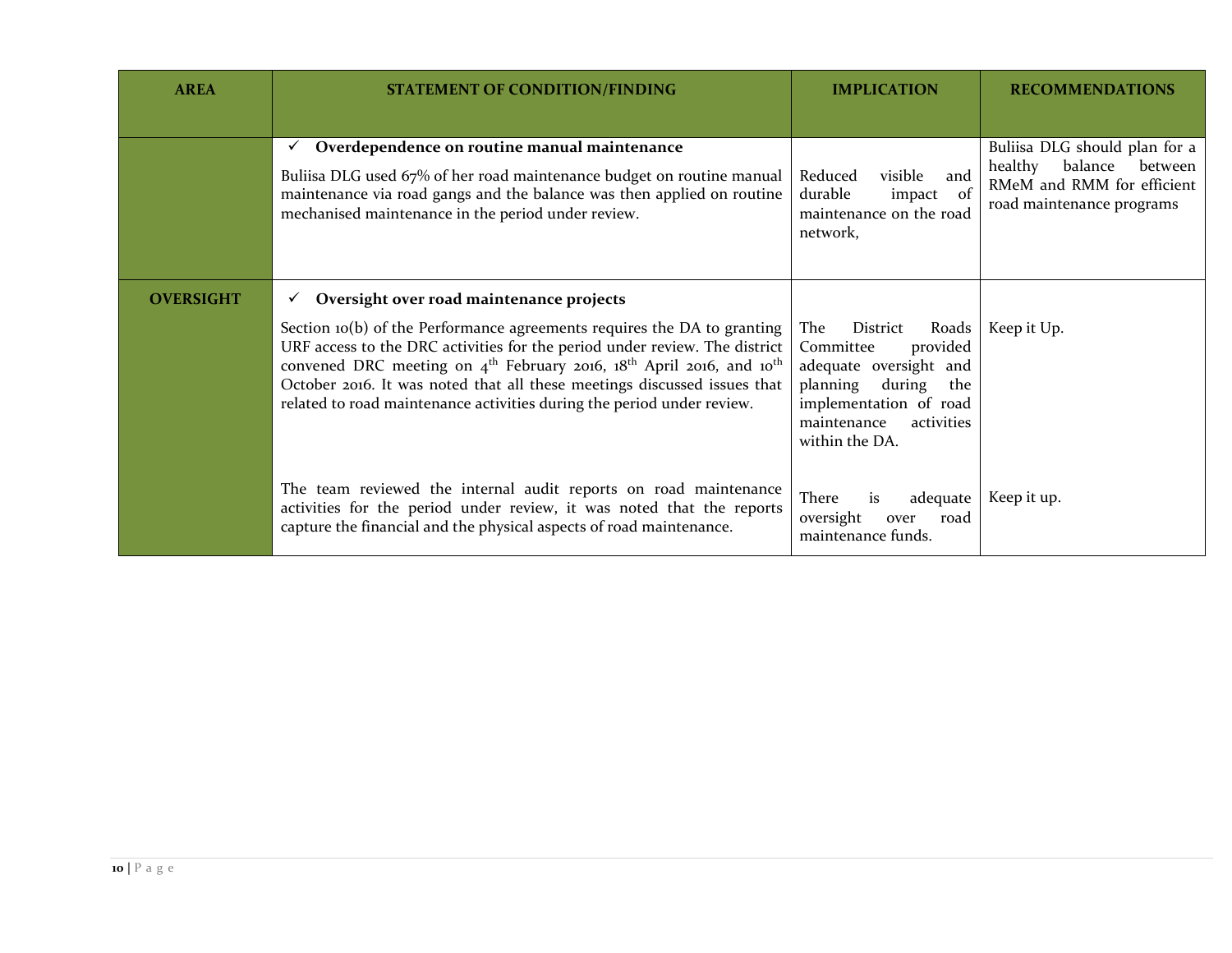| <b>AREA</b>     | <b>STATEMENT OF CONDITION/FINDING</b>                                                                                                                                                                                                                                                                                                                                                                                                                                                                                                                                                                                                                                                                                                                             | <b>IMPLICATION</b>                                                                                                                                                                                                                                                                                                                                                       | <b>RECOMMENDATIONS</b>                                                                                                                                                                                                                                                                              |
|-----------------|-------------------------------------------------------------------------------------------------------------------------------------------------------------------------------------------------------------------------------------------------------------------------------------------------------------------------------------------------------------------------------------------------------------------------------------------------------------------------------------------------------------------------------------------------------------------------------------------------------------------------------------------------------------------------------------------------------------------------------------------------------------------|--------------------------------------------------------------------------------------------------------------------------------------------------------------------------------------------------------------------------------------------------------------------------------------------------------------------------------------------------------------------------|-----------------------------------------------------------------------------------------------------------------------------------------------------------------------------------------------------------------------------------------------------------------------------------------------------|
| <b>CAPACITY</b> | $\checkmark$ Staffing<br>Buliisa DLG has a fully constituted team with a District Engineer,<br>Engineers and inspectors. Therefore, the staffing levels are fairly adequate<br>for the implementation of the road maintenance programs.<br>$\checkmark$ Equipment<br>Buliisa DLG currently has a functional grader, bulldozer and dumper<br>trucks but lacks a water tank and roller. Therefore most of the earthworks<br>are conducted without compaction.<br>$\checkmark$ Funding<br>Preliminary estimates indicate that Buliisa DLG requires UGX 900M as<br>funding to achieve satisfactory performance of its road maintenance<br>programs. However, currently the agency has an indicative planning<br>figure of UGX $426M$ /= which is $47\%$ of the needs. | Proper<br>planning and<br>ability<br>properly<br>to<br>implement<br>road<br>maintenance<br>programs<br>by Buliisa DLG<br>Inability of Buliisa DLG<br>to efficiently implement<br>her road maintenance<br>programs<br>Inability of the agency to<br>adequately fund its road<br>maintenance<br>needs<br>hence extended damage<br>the<br>existing<br>to<br>infrastructure. | Buliisa DLG should keep up<br>with the adequate staffing<br>levels<br>The Agency should ensure<br>all<br>that<br>equipment<br>are<br>available and maintained all<br>the time to enable continuity.<br>URF should lobby for more<br>funding from MoFPED to<br>bridge the road maintenance<br>needs. |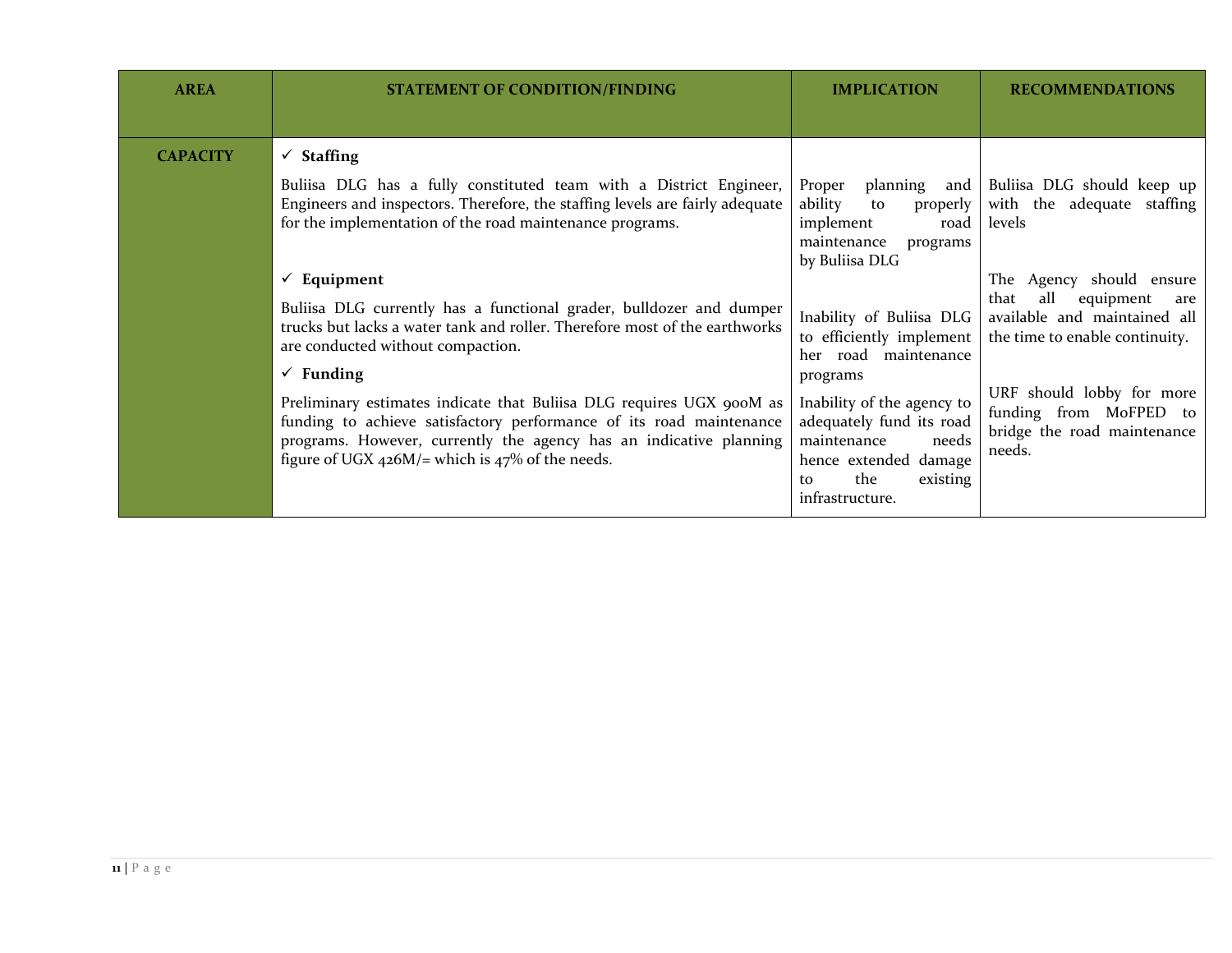## <span id="page-11-0"></span>**3. SPECIFIC TECHNICAL REVIEW FINDINGS ON SELECTED ROADS INSPECTED 3.1. Routine mechanised maintenance of Biiso-Nyiramya-Waaki road (8.2 km)**

<span id="page-11-1"></span>

| <b>Planned amount (UGX)</b>      | $25,328,722/=$                 |  |  |
|----------------------------------|--------------------------------|--|--|
| <b>Actual sum (UGX)</b>          | $25,328,722/=$                 |  |  |
| Variance                         | <b>NIL</b>                     |  |  |
| <b>Start date</b>                | Not on file                    |  |  |
| <b>Completion date</b>           | Not on file                    |  |  |
| <b>Management type</b>           | Force Account                  |  |  |
| <b>Supervisor</b>                | District Engineer              |  |  |
| <b>Activity done</b>             | Routine mechanised maintenance |  |  |
| Droinet Decembrian and Condition |                                |  |  |

#### **Project Description and Condition**

The project is an 8.2 km unpaved district road with 3.5 m wide and 5m roadway and carriageways respectively. The road received routine mechanised maintenance by grading, spot gravelling and drainage improvement via culvert installation in  $Q_4$  FY<sub>2015</sub>/16 estimated to cost UGX 25.3M/=.

At the time of the review, the road was at a good service level and motorable throughout.

#### **Review Findings**

- Earthworks were undertaken without watering and compaction,
- Culvert installations were undertaken without constructing end structures,
- All materials utilised on the project such as gravel and culverts were not subjected to quality assurance tests,
- Narrow carriageway of 3.5m against the standard minimum of 5.4m for District roads, and
- Lack of project final account of physical works undertaken.

## **Photographs from field inspection of Biiso-Nyiramya-Waaki road (8.2 km)**



Ch. 0+000: Project information profile board Ch. 1+100: Culvert installation with loosely compacted backfill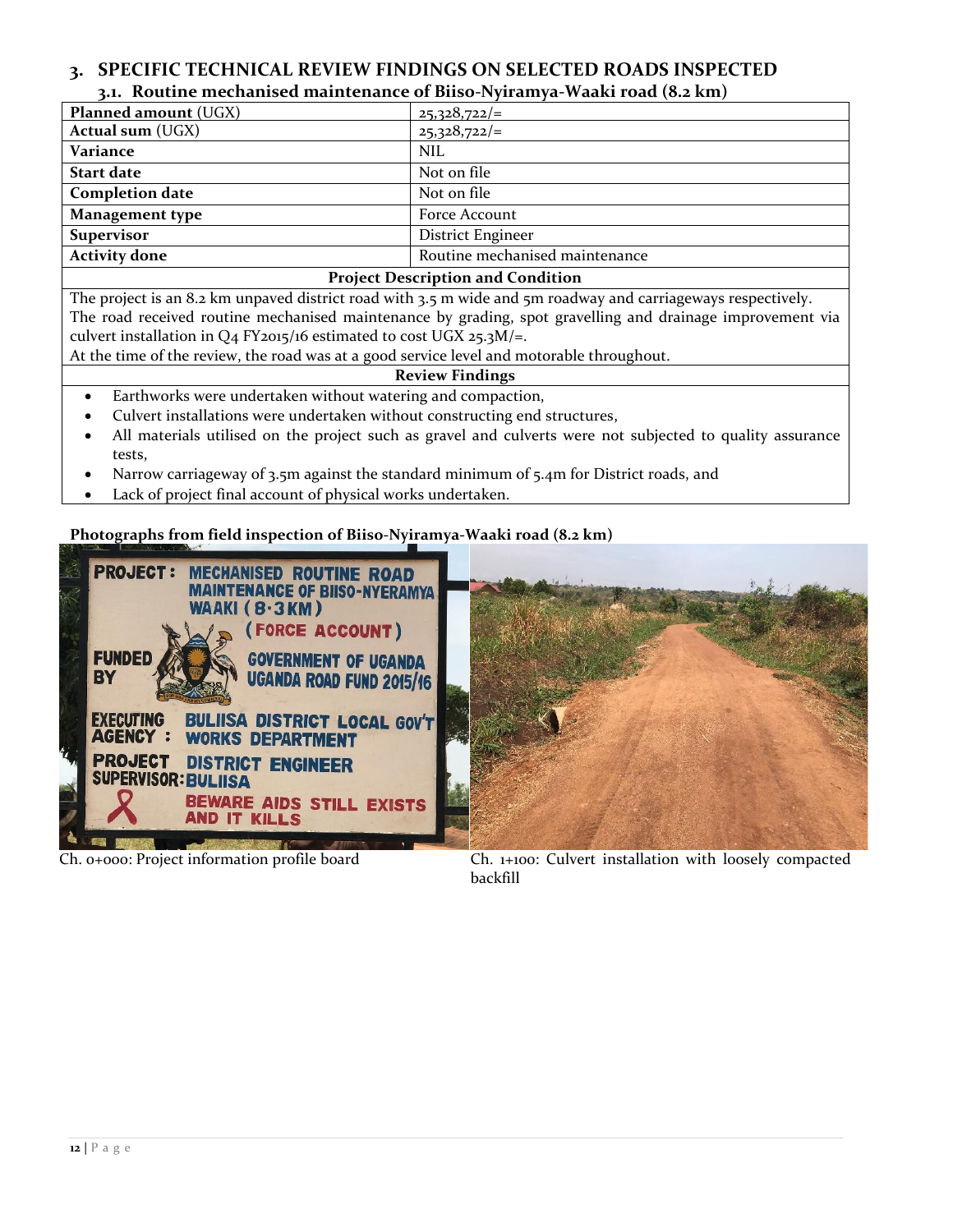

Ch. 2+200: Culvert installation without end structures Ch. 6+100: Narrow carriageway



## <span id="page-12-1"></span><span id="page-12-0"></span>**4. APPENDICES**

## **4.1. Appendix I - Schedule of inadequately supported expenditure**

| Date         | <b>Beneficiary</b>             | PV No    | Amount    | <b>Purpose</b>                                              |  |  |
|--------------|--------------------------------|----------|-----------|-------------------------------------------------------------|--|--|
|              |                                |          |           |                                                             |  |  |
| 17.10.16     | Mpagi William                  | 19/10/16 | 360,000   | Facilitation to enable verification of road gang activities |  |  |
| 13.10.16     | <b>Buliisa Service Station</b> | 10/10/16 | 1,500,000 | Fuel deposit for $2^{nd}$ quarter FY 16/17                  |  |  |
| 05.10.16     | Asiimwe Siraj                  | 03/10/16 | 700,000   | Facilitation to submit Q1 FY 16/17 accountability report    |  |  |
| 18.05.16     | Asiimwe Sirai                  | 11/5/16  | 720,000   | Facilitation to deliver URF work plan                       |  |  |
| 07.12.16     | Asiimwe Sirai                  | 8/12/16  | 1,027,000 | Follow up on repair of district vehicle LG-0007-020         |  |  |
| <b>TOTAL</b> |                                |          | 4,307,000 |                                                             |  |  |